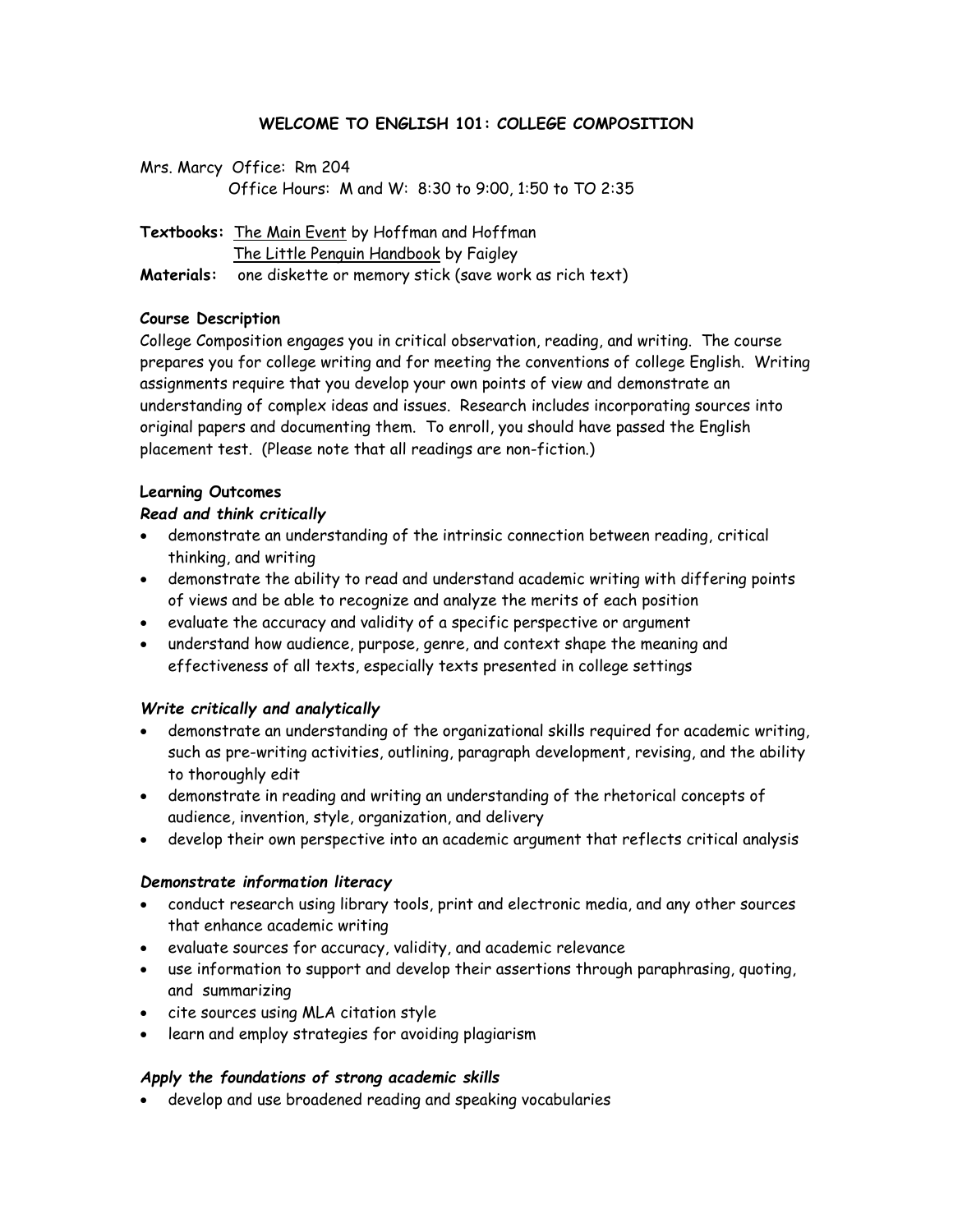- use tools appropriately related to reading and writing, such as writing handbooks, dictionary, and thesaurus
- utilize word processing programs, including proofreading software, in the writing process
- produce documents according to MLA formatting conventions
- employ strategies for effective editing, including attention to grammar, mechanics, usage, and the conventions of standard American English
- collaborate with others in developing points of views and analyzing writing
- employ effective annotation skills
- use writing and reading for inquiry, learning, thinking, and communicating in a college setting
- formulate appropriate questions and hypotheses

# **Class Time**

Class time will be comprised of short lectures, discussions, workshops, and computer oneon-ones.

### **Grading**

Please note that there are no quizzes, tests, or a final exam. What is important is

# **your writing 90%**

- Three documented essays based on the readings, 3 to 5 pp, 20% each
- One documented, research essay (choose an essay to expand) 5 to 8 pp, 30%

You may **edit** (improve grammar, spelling, punctuation) and **revise** (improve content and organization) your first three essays to improve your grade. Revision is generally worth far more than editing. If the edit/revision does not result in an improved essay grade, the next step is to meet with me. Please submit the revision along with the original and submit only one revised essay at a time. The last day I will accept revised essays is 11/26.

# **your class preparation and participation 10%**

This grade takes the following into account:

- attending class regularly
- participating in group discussions
- coming to class prepared, homework done

Please come to class even if you are not prepared. You will lose 1/2 class absence--but you will receive 1/2 class attendance. Confidence and continuity are lost when you don't attend class.

# **NG grade**

A poorly written essay will receive an **NG** (no grade). You must go to the Writing Center with this essay, work with a tutor. and pass in a revision one week from the date I returned your essay. I will not accept any revisions unless you have worked with a tutor at the Writing Center, so attach a Writing Center form with your revised essay when you pass it in. If you do not pass in the revision within a week, the NG becomes an F.